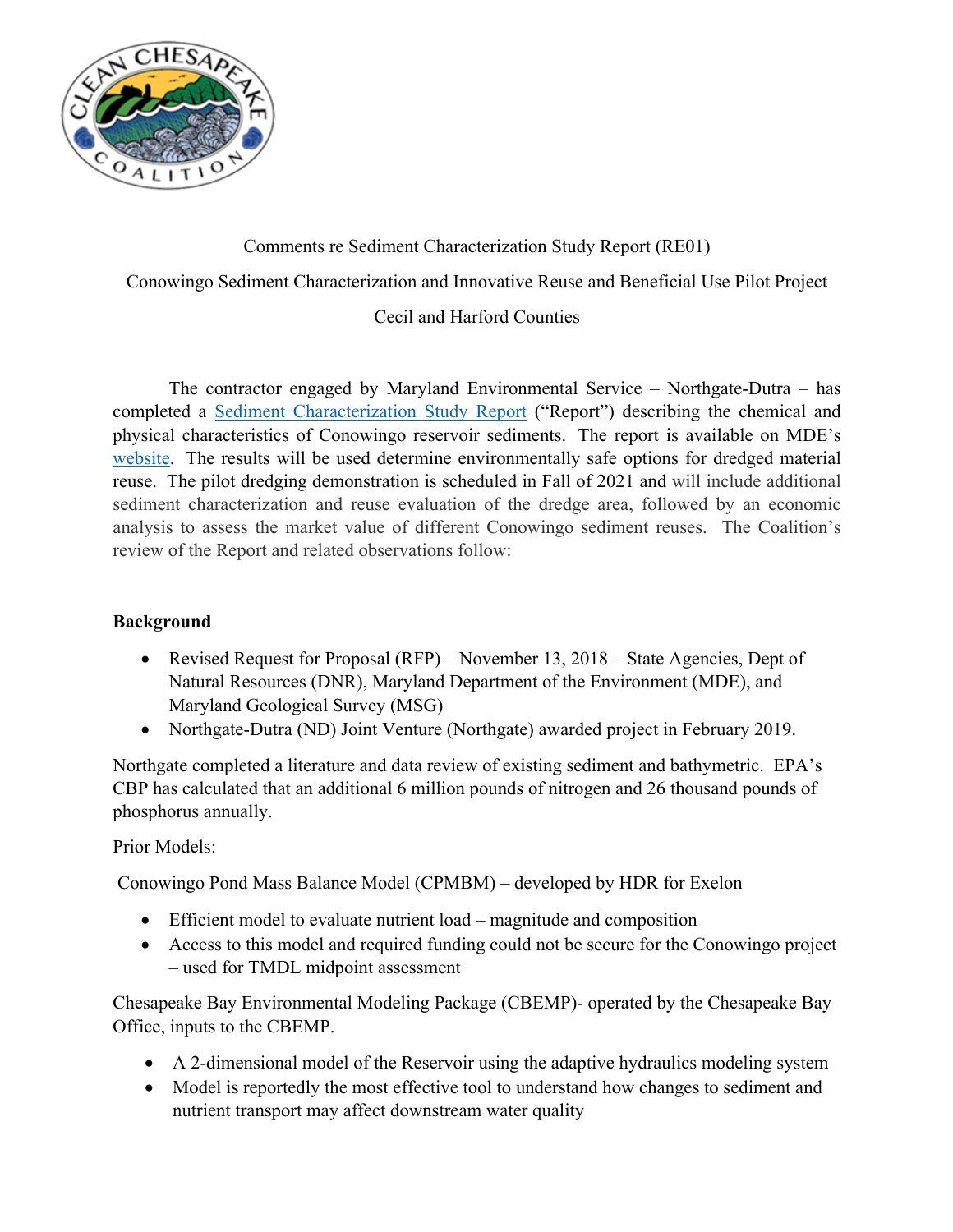Prior Study Concerns:

Clean Chesapeake Coalition (CCC) submitted multiple concerns regarding the LSRWA Study (January 2015), to include but not limited to the following:

- Data was limited in terms of the number of core samples and the depth taken. Model was not capable of passing sediment through the gates, therefore, for this study the dam was modeled as an open boundary with downstream control represented by the water surface elevation.
- A one-dimensional model cannot account for scour since there is no lateral variable to account for sediment load on the river basin. This was Langland's (i.e., USGS') same concern regarding Exelon's use of the HEC6 model in their Sediment Transport Study.
- The AdH sediment model (a two-dimensional model) required bed sediment data. However, this may not the case given the following limitations: A one dimensional model, HEC-RAS, was used to provide data for the AdH model; the two-dimensional AdH model utilized the HEC-RAS model results (sediment load and flow) from Holtwood Dam as the inflowing sediment load boundary condition.
- Only 8 bed core samples were taken from Conowingo Reservoir to a maximum depth of only one foot. Core samples were required to determine the inception of erosion (critical shear stress for erosion) and the erosion rate used to develop six material zones.

## **Conowingo Sediment Characterization Study Report** - May 28, 2021

The Project Study has 2 components:

- 1) Sediment Characterization from Pennsylvania Line to the Conowingo Dam.
	- Characterize sediment grain size/distribution
	- Analyze sediment core samples- board panel of chemical constituents
	- Asses the abundance of coal layers.
	- Provide useful data to help understand nutrient and sediment transport

2) IR/BU Pilot Project - Evaluation and demonstration of the feasibility of sediment reuse.

• Overall objective - Identify potential solutions for reducing nitrogen, phosphorus and sediment loads.

Data Evaluation:

- Characterize overall thickness and volume of sediment wedge behind dam in Project area
- Characterize grain size distribution of sediment- to consider reuse options
- Analyze sediment core samples for constituents to assess sediment reuse option
- Assess the abundance and distribution of granular coal layers previous investigations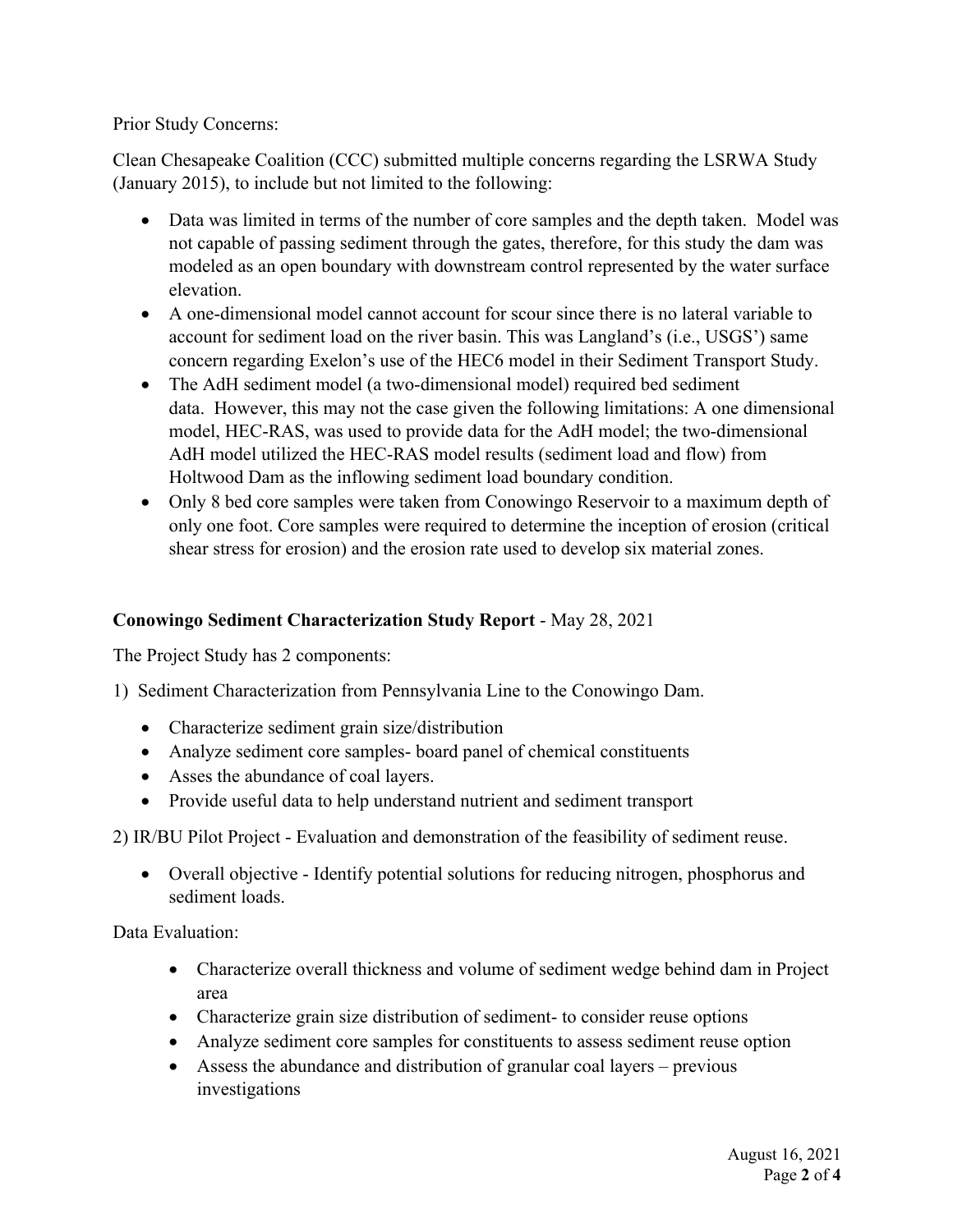• Understand nutrient and sediment transport data to reduce ongoing sediment loads to the Upper Chesapeake Bay.

Addressing Data Gaps Concerns from previous investigations (concerns are in line with CCC's comments regarding the LSRWA Study 01/2015):

- Limited to 5 sampling events
- Limited core sample depth- average of 3 feet below sediment surface, deepest 11 feet
- Sediment behind dam can approach 80-0 feet thick, the sediment wedge impounded by the dam – largely uncharacterized prior to the Sediment Characterization Study
- Temporal Variation- samples collected over 3 decades, reservoir transitioned into a state of dynamic equilibrium
- Varied Analytical Suites- previous studies had varying objectives
- Dynamic Bathymetry- data collected over the last 30 years indicates episodes of scour followed by temporary localized deposition Deep channels frequently – area avoided during sediment core evaluation.

Current Study Location of Sediment Core Samples and Boring Depths:

- December 2020 sediment samples
- 19 Coring locations
- Core Locations B5, B6, B7 and B8 collected in ahigh flow velocity channel-exhibit sandy layers-due to a history of repeated scour and deposition to the main channel
- Thick accumulation of sand observed in Boring location C1 from 0.8 to 45.5 feetconfluence of two higher velocity flow channels at the State line
- Core samples closer to dam thick accumulation of elastic silt and clay (greater than 95% fines)
- 28 possible sample core locations submitted to Exelon for access approval with 19 core locations proposed for drilling and nine alternative proposed locations – Exelon approval
- 150 sediment core intervals collected at the 19-coring location
- 32 cores selected for a broader analytical suite analysis in consultation with MDE's Sampling Analysis Plan (SAP) (Northgate 2019)

Sediment Characterization Study Results:

- Field work (samples) conducted December 4 to 12, 2020
- Barge allowed drilling up to approx. 55 feet depth of water
- Core location had to be adjusted to contingency location (D1)-shallow for barge
- Sample core dual tube sampler driven down into the sediment
- Samples cores were split lengthwise from top to bottom, photoionization detector (PID)
- PID readings above background were not observed
- 10 samples representing a variety of grain size VOC analysis based on PID readings
- A discrete sample based on Terra Core Analysis (small size)